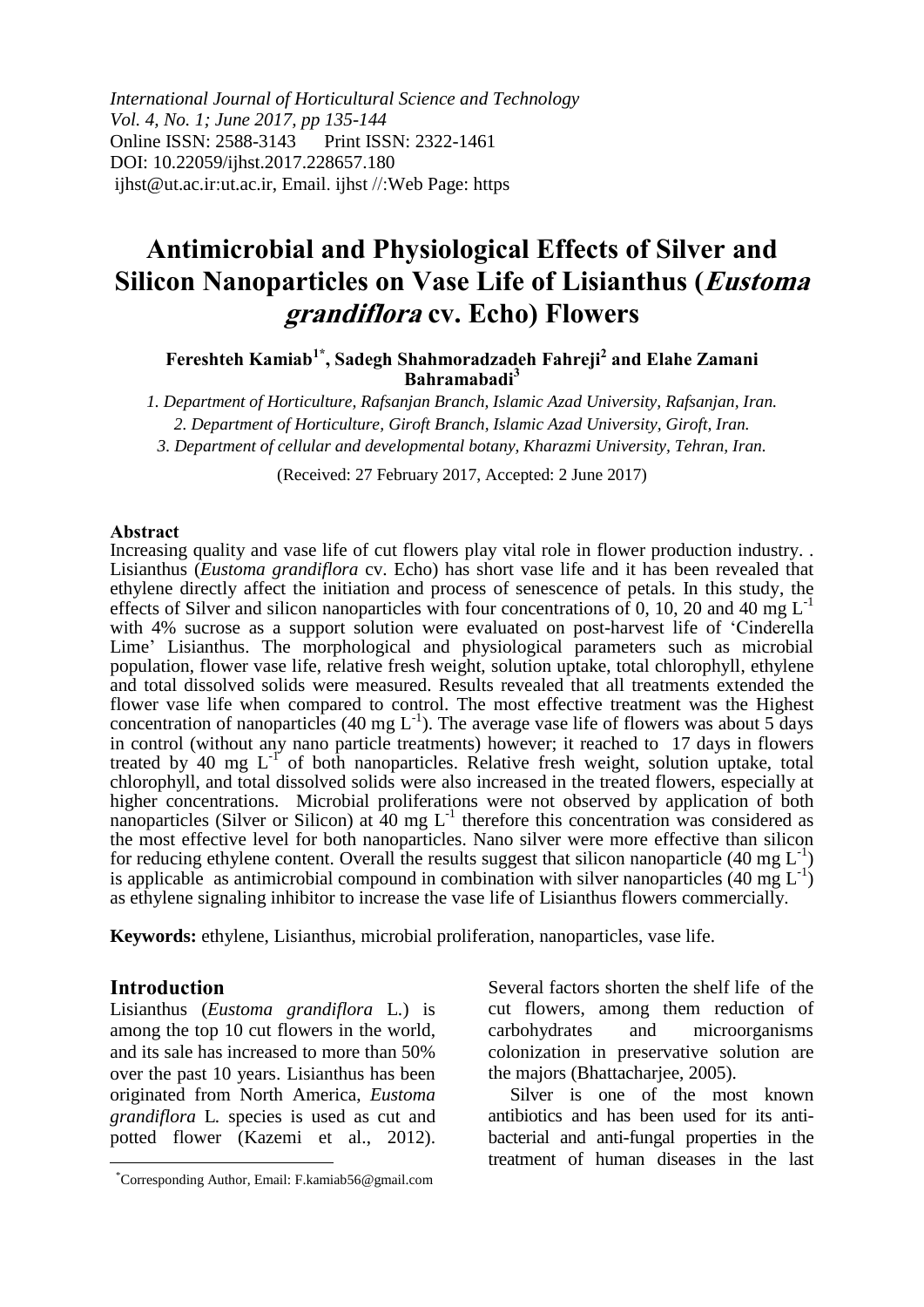century. Beside, silver ion is ethylene signaling inhibitor and is capable of reducing the harmful effects of ethylene. Liao et al. (2000) reported that when flowers of *Rosa hybrida* L. cv. **'**Diana**'** were treated by silver thiosulfate (STS), the longest vase life was achieved. Shahid (2005) showed that when silver nitrate was applied at concentration of 150 ppm, the longest vase life was observed on two varieties of rose cut flowers (*Rosa hybrida* cv. **'**Trika**'** and cv. **'**Whisky Mac**'**). It was also reported that the use of silver nanoparticles in preservative solution increased the shelf life and quality of roses (Ohkawa et al., 1999). Alimoradi et al. (2013) evaluated the effect of STS on the shelf life of Alstroemeria and their results showed that STS increased the durability, diameter and chlorophyll content of Alstroemeria cut flowers.

Silicon is the second most abundant element on the earth's surface (7%) however; its role as an essential element for plants has not been proved so far because most plants are able to complete their life cycle even in the absence of this element (Epstein, 1994). Environmental pollution by silicon is much lower that the silver. Therefore, antimicrobial silver compounds can be replaced by silicon.

During the cell wall deposition, formation of a cellulose-silicon layer and bonding with calcium and pectin, silicon improves the strength of cell walls and protect plant cell against cellular damages cause by pathogens (Mitani and Ma, 2005). Moreover, unlike calcium, silicon has high mobility in the plant. Therefore, it is considered as a complementary element in plant breeding (Ma, 2003).

Silicon also plays a role in growth improvement, increasing the photosynthesis, reducing the evaporation and transpiration, increasing the strength of leaves and increasing the chlorophyll content in leaf area units (Liang et al., 2006). This element reduces the stomatal and circular transpiration, therefore effectively limits water loses (Cook and Leishman, 2011). Furthermore, silicon inhibits fungal mycelium penetration in plant tissues (Yoshida et al., 1962). Several authors have suggested that silicon causes an improvement in water use efficiency and stimulates enzymatic and nonenzymatic and oxidative defense systems (Guneset al., 2007; Lianget al., 2003; Cooke and Leishman, 2011).

Recently, nanoparticles have been applied in agriculture. However, plant cell wall acts as a barrier which prevents easy entry of external factor into the plant cells. Nanoparticles are smaller than the cell wall pores, therefore it easily pass through them. On the leaf surface, nanoparticles enter the plant through the stomata or basis of trichomes and transmit to different tissues (Nair et al., 2010).

Some of the most important research on the effect of nanoparticles on ornamental plants involves the use of silver nanoparticles to increase the vase life of carnation, gerbera and rose that results in improving their postharvest longevity (Liu et al., 2009a; Liu et al., 2009b; Lu et al., 2010).

Lisianthus is now an important commercial cut flower and its short vase life is one of the main concern in its cut flower production. Therefore its post-harvest longevity is a serious challenge for future researches. Water uptake reduces gradually in *Eustoma grandiflora* cut flowers, which possibly could be attributed to the occlusion of xylem vessels (Vn Doorn and Cruz, 2000). In this study , we tried to use antimicrobial compound such as silicon and silver to increase water uptake in Lisianthus flowers. Since researches about the application of nanoparticles especially silicon on the vase life of cut flowers are very limited, the aim of the current research was to investigate the hypothesis that these antimicrobial nanoparticles are involved in occlusion of xylem vessels in Lisianthus stems and to select the optimum concentration for improving vase life and quality of cut Lisianths flower.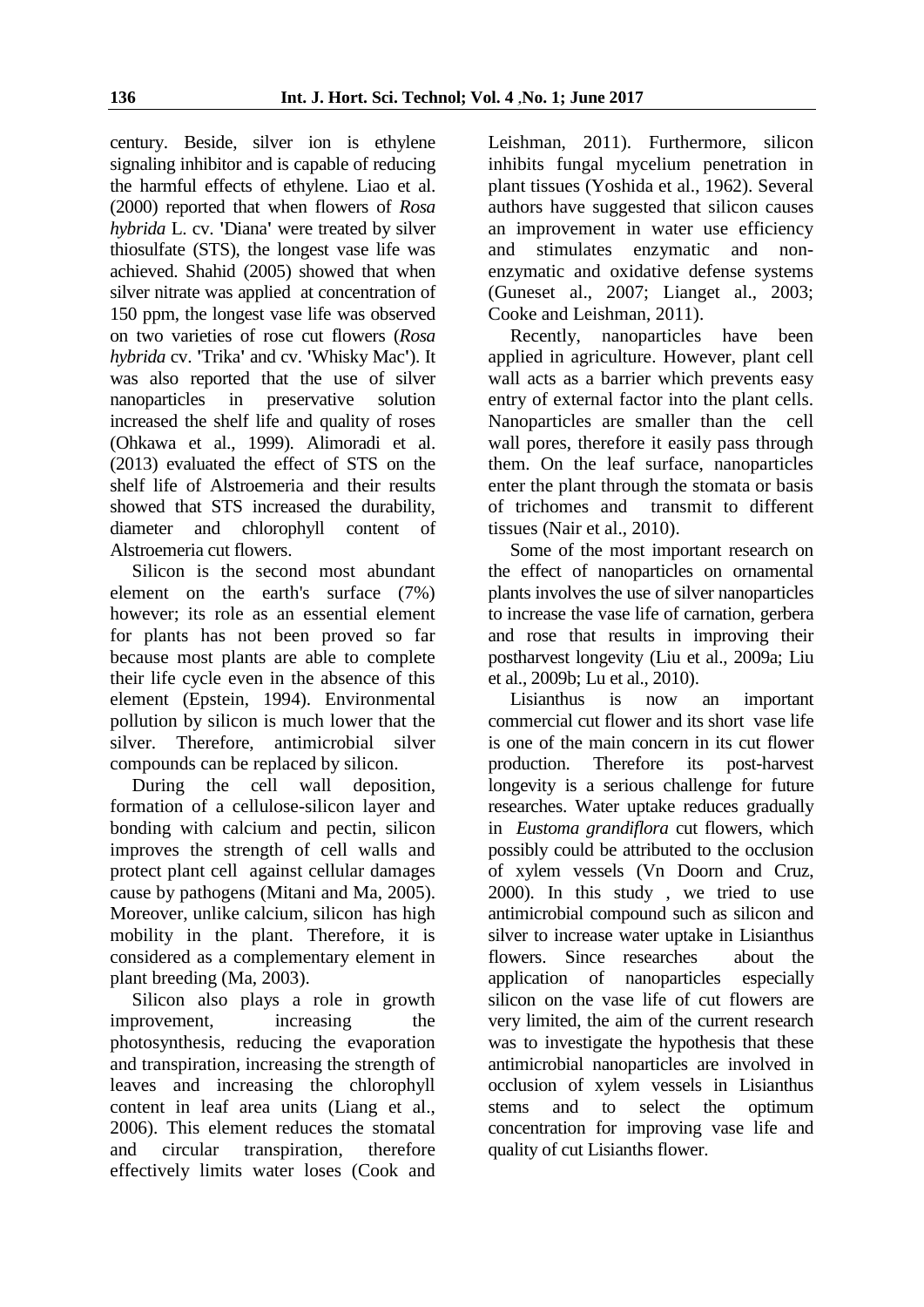# **Materials and Methods**

### **Plant material and experiments**

The experiment was conducted in horticulture laboratory of Birjand University in July 2015. The flowers were kept in a germinator and temperature was set at  $20 \pm$ 1˚C, relative humidity was 65 -75%, and light intensity was 15  $\mu$  mol m<sup>-2</sup> s<sup>-1</sup>. Germinator light was provided by fluorescent lamps and photoperiod was set at 12/12 hours of daylight/darkness. Lisianthus cut flowers were procured from commercial greenhouses in Tehran Province. Flowers were cut in a length of 81 cm by a clipper and were then packed in batches of 51 samples and were transferred immediately to the laboratory. Flowers were immediately removed from the pack and cut diagonally with a length of 40 cm using a clipper and placed in 500 ml erlen containing 400 ml of 4% sucrose solution until the treatments were applied on them. Treatments including silver or silicon nano-articles at four levels (0, 10, 20, 40 mg  $L^{-1}$ ) were applied to preservative solution. Cut flowers were placed in the solutions, and data were recorded every day. Distilled water was used to prepare solutions and all solutions contained 4%sucrose.

This work was carried out as a factorial experiment based on a randomized complete design with 16 treatments and 48 experimental units with three replications and each replication contained four branches of flowers. Data were analyzed using SAS statistical software at the 5% level, the charts were plotted using MS-Excel software, and comparison of means was done by Duncan's multiple range tests.

# **Vase Life**

The vase life of flowers was considered to be terminated when half of the flowers of each inflorescence were abscised (Mutui et al., 2006).

# **Relative Fresh Weight**

The relative fresh weight was calculated using a digital mg-precision scale by the following formula and was expressed as a percentage (Chamani et al., 2006).

Relative fresh weight (%) =  $(W_t/W_0) \times 100$  $W_t$  = stem weight (g) measured on different days (4, 8 and 12)

 $W_0$  = stem weight (g) on the 1st day

# **Solution Uptake**

The solution uptake was calculated using the following equation (Chamani et al., 2006):

Solution uptake (ml  $g^{-1} d^{-1}$ )= (S<sub>t-1</sub>-S<sub>t</sub>)/ W<sub>t</sub>

 $S_t$  = solution weight (g) measured on different days (4, 8 and 12)

 $S_{t-1}$  = solution weight (g) on the day before

 $W_t$  = stem fresh weight (g) on the 1<sup>st</sup> day

### **Percentage of Soluble Solids in the Stem**

Two gram of the stem end was fully pulverized by a mortar, passed through filter paper and then, soluble solids were measured in the resulting aqueous extract by a digital refractometer (Hettiarachchi and Balas, 2005).

# **Chlorophyll Content**

To estimate chlorophyll content, 0.1 g of leaves of each sample was placed in a test tube and 5 ml of 80% acetone was added to it. When all chlorophyll was dissolved in acetone, the tube was centrifuged at 6000 rpm for three minutes. The resulting product was placed in a spectrometer and the absorption of light was read at 663 and 465 nm (Meidner, 1984).

Total Chlorophyll  $(\mu m/ml^{-1}g^{-1})$ : [(17.76  $\times$  OD<sub>646.6</sub>) + (7.37 $\times$  OD<sub>663.6</sub>)]  $\times$  V/W

OD: the read absorbance V: volume of applied acetone W: fresh weight of sample (g)

# **Microbial Count**

Soluble microbial counts were measured according to Jowkar (2006) during the experiment on the 5th, 10th and 15th days. Meanwhile, 1 ml samples were taken from the vase solutions by micropipette. The samples were diluted to  $10^{-10}$  using serial dilution with saline. From any dilution, a sample of 1/10 ml was spread on nutrient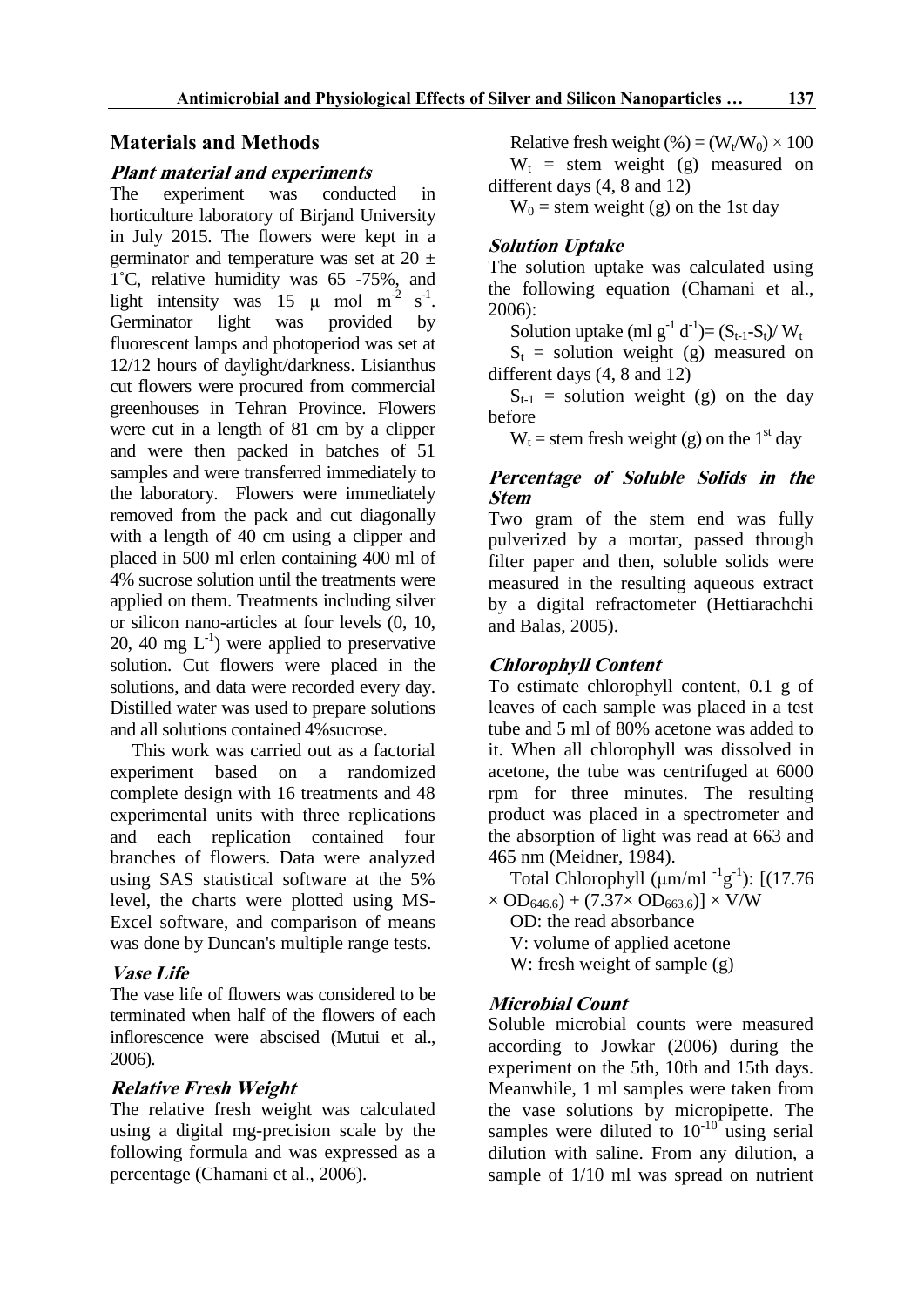agar in Petri dishes size 8. The cultured media were placed in a growth chamber for 48 hours at 37°C. Finally the number of microorganisms was counted based on the number of colony-forming units in millimeters by page counting.

### **Ethylene measurement**

Measurement of ethylene was carried out according to Nabigol, (2013) by gas chromatography. Length and diameter of column (fused silica plot) were 25 and 32 meter respectively. Flow rate of the samples was 2 kg/cm<sup>2</sup> and also isocratic, detector and injection place temperature were 120, 140 and 120°C, respectively. Sampling was conducted 5 day after the start of the experiment. In this case, one flower were picked up from every treatment putted in sealed 300 ml dishes for 3 days and the air of dishes drawn within the vacuum vial. In order to estimate ethylene content, 100 µl of vial air is injected to GC and amount of ethylene (nl/g/h) in injected air was determined based on standard curve  $(y=1.652x+1.5)$ .

### **Results**

### **Microbial Population in Preservative Solution**

The highest number of microorganisms

was observed in control and the microbial population significantly increased with storage time in preservative solution. The microbial population in third stage was two times higher than that in the first stage of measurement. The most effective treatments in controlling microbial population of preservative solution were silver or silicon nanoparticles with a concentration of 40 mg  $L^{-1}$ , both inhibited the growth and proliferation of microorganisms until the day 15 of measurement. However, at concentrations of 0, 10 and 20 mg  $L^{-1}$  of silver or silicon nanoparticles, microbial growth was observed in all three phases of microbial population measurement, although it was significantly lower in these treatments when compared to the control plants (Table 1).

### **Vase life**

Figure 1 shows that 40 mg  $L^{-1}$ silver nanoparticles in combination with 40 mg L<sup>-1</sup>silicon nanoparticles was the most effective treatment enable to increase the vase life of Lisianthus cut flowers and exhibited significant differences with other treatments and controls. Flower longevity extended to 25 days in this treatment, while the vase of life control flowers were limited to 5 days.

**Table 1. Effect of different concentrations of silver or silicon nanoparticles on microbial population in preservative solution of Lisianthus flowers on the 5th, 10th and 15th days.**

| <b>Treatments</b>  | Microbial population in preservative solution $log10$ CFU ml <sup>-1</sup> |                             |                              |
|--------------------|----------------------------------------------------------------------------|-----------------------------|------------------------------|
|                    | 5th day                                                                    | 10th day                    | 15th day                     |
| Ag $(0)Si(0)$      | $2.21 \pm 0.14$ <sup>a</sup>                                               | 4.28 ±0.09 $^{a}$           | $7.28 \pm 0.48$ <sup>a</sup> |
| Ag $(0)Si(10)$     | $0.1 \pm 0.09$ <sup>b</sup>                                                | $0.9 \pm 0.10$ °            | $1.9 \pm 0.16^{b}$           |
| Ag $(0)$ Si $(20)$ | $0.1 \pm 0.01^b$                                                           | $0.8 \pm 0.11$ <sup>c</sup> | $1.8 \pm 0.19^{b}$           |
| Ag(0)Si(40)        | $0 \pm 0$ <sup>c</sup>                                                     | $0 \pm 0$ <sup>d</sup>      | $0\pm0.19$ °                 |
| Ag $(10)+Si(0)$    | $0.12 \pm 0.08$ b                                                          | $1.1 \pm 0.17^{b}$          | $2\pm0.17$ b                 |
| Ag $(10)+Si(10)$   | $0.1 \pm 0.07$ b                                                           | $1 \pm 0.39$ <sup>b</sup>   | $1.8 \pm 0.18^{b}$           |
| Ag $(10)+Si(20)$   | $0.15 \pm 0.05$ b                                                          | $1.2 \pm 0.35$ b            | $2.2 \pm 0.29$ <sup>b</sup>  |
| Ag $(10)+Si(40)$   | $0 \pm 0^{\circ}$                                                          | $0\pm0^d$                   | $0 \pm 0^{\circ}$            |
| Ag $(20)+Si(0)$    | $0.12 \pm 0.05$ <sup>b</sup>                                               | $1.3 \pm 0.19$ b            | $2.1 \pm 0.25$ <sup>b</sup>  |
| Ag $(20)+Si(10)$   | $0.11 \pm 0.04$ <sup>b</sup>                                               | $1.2 \pm 0.13$ b            | $2 \pm 0.39$ <sup>b</sup>    |
| Ag (20)+Si (20)    | $0.1 \pm 0.09$ <sup>b</sup>                                                | $1 \pm 0.05$ b              | $1.95 \pm 0.19^{b}$          |
| Ag $(20)+Si(40)$   | $0 \pm 0^{\circ}$                                                          | $0 \pm 0^d$                 | $0 \pm 0^{\circ}$            |
| Ag $(40)+Si(0)$    | $0\pm0$ c                                                                  | $0 \pm 0^d$                 | $0 \pm 0^{\circ}$            |
| Ag $(40)+Si(10)$   | $0 \pm 0^{\circ}$                                                          | $0\pm 0^d$                  | $0 \pm 0^{\circ}$            |
| Ag $(40)+Si(20)$   | $0 \pm 0^{\circ}$                                                          | $0 \pm 0^d$                 | $0 \pm 0^{\circ}$            |
| Ag (40)+Si (40)    | $0 \pm 0^{\circ}$                                                          | $0 \pm 0^d$                 | $0 \pm 0^c$                  |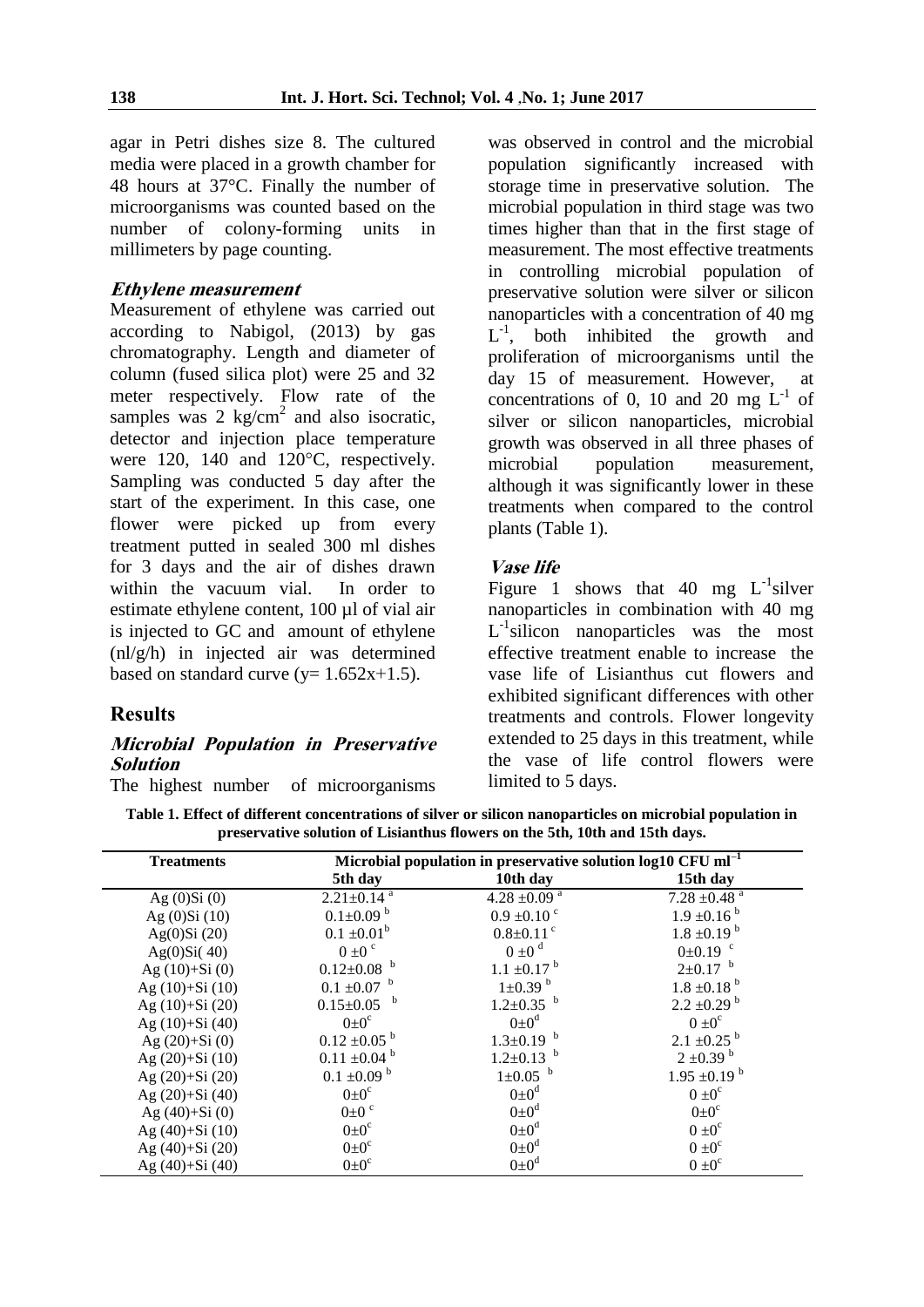

**Fig. 1. The effect of silver and silicon nanoparticles on extending the vase life of Lisianthus cut flowers.**

#### **Relative Fresh Weight**

Figure 2 shows that the highest relative fresh weight measured at the first stage (the 3rd day) was seen in 40 mg  $L^{-1}$ silicon nanoparticles treatment which was significantly different from control and other treatments. But in the second and third measurements (6th and 9th day), the highest relative fresh weight was related to

treatment with 40 mg  $\epsilon^{-1}$ silver nanoparticles in combination with 40 mg L<sup>-1</sup>silicon nanoparticles. In total, the increase in relative fresh weight was observed in all treatments in the second and third stages of measurement and had a significant difference when compared to control plants.



**Fig. 2. The effect of different concentrations of silver and silicon nanoparticles on relative fresh weight of Lisianthus cut flowers on the 4th (first column), 8th (second column) and 20th (third column) days.**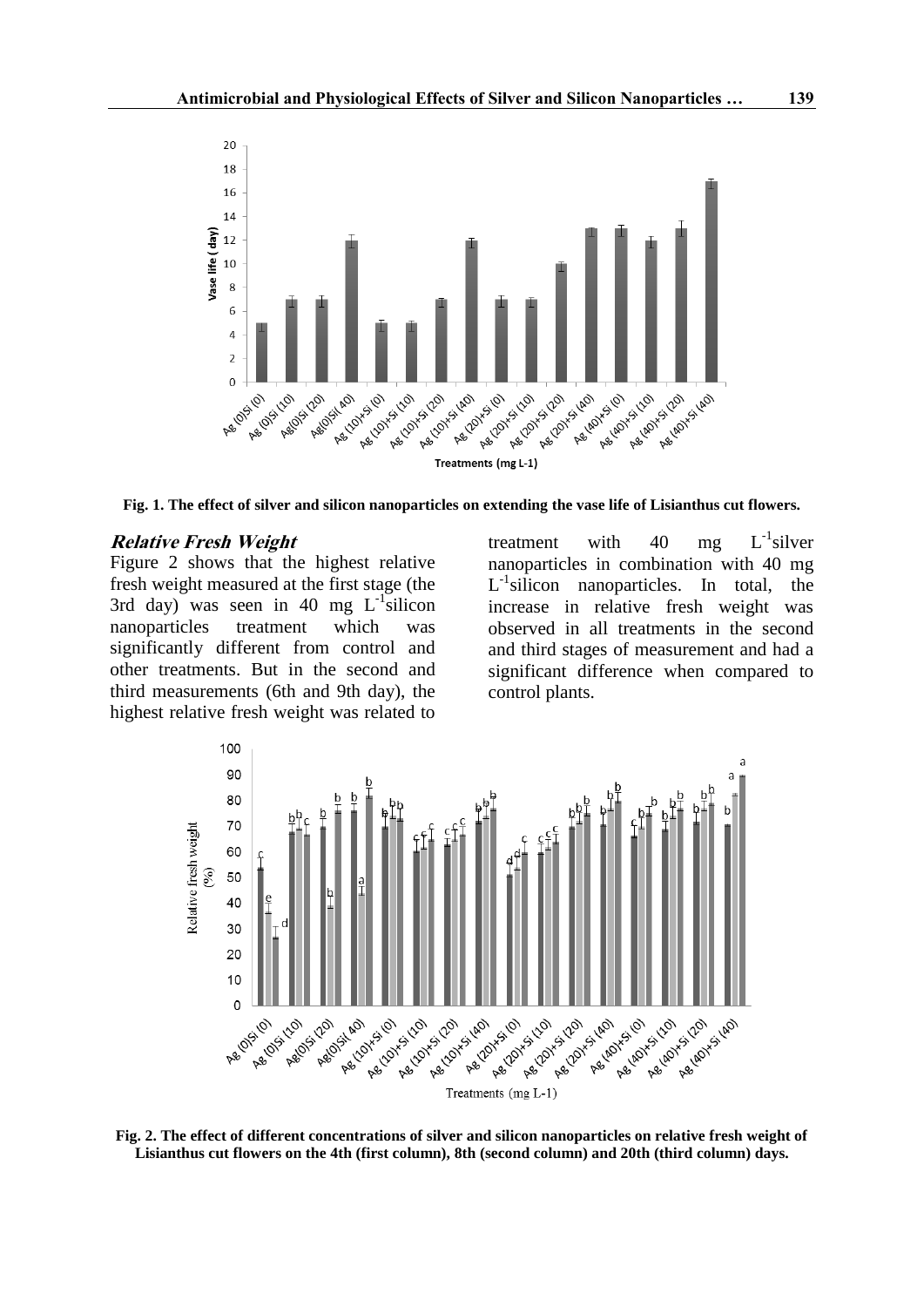#### **Solution Uptake**

Figure 3 shows that 40 mg  $L^{-1}$ silver nanoparticles in combination with 40 mg  $L^{-1}$ siliconnanoparticles was the most effective treatment by increasing the solution uptake in Lisianthus cut flower in all three phases of measurement (3rd, 6th and 9th days). The controls and treatments with  $10 \text{ mg } L^{-1}$ silicon nanoparticles without silver had minimum impact on solution uptake.

#### **Soluble Solids**

Figure 4 shows that the highest percentage of soluble solids was observed in treatment of  $40$  mg  $L^{-1}$ silver nanoparticles in combination with  $40 \text{ mg}$  L<sup>-1</sup> silicon nanoparticles. The lowest percentage of soluble solids was observed in treatment with 10 or 20 mg  $L^{-1}$ silicon nanoparticles which did not show significant differences with control.



**Fig. 3. The effect of different concentrations of silver and silicon nanoparticles on solution uptake of Lisianthus cut flowers on the 4th (first column), 8th (second column) and 20th (third column) days.**



**Fig. 4. The effect of different concentrations of silver and silicon nanoparticles on soluble solids percentage of Lisianthus cut flowers.**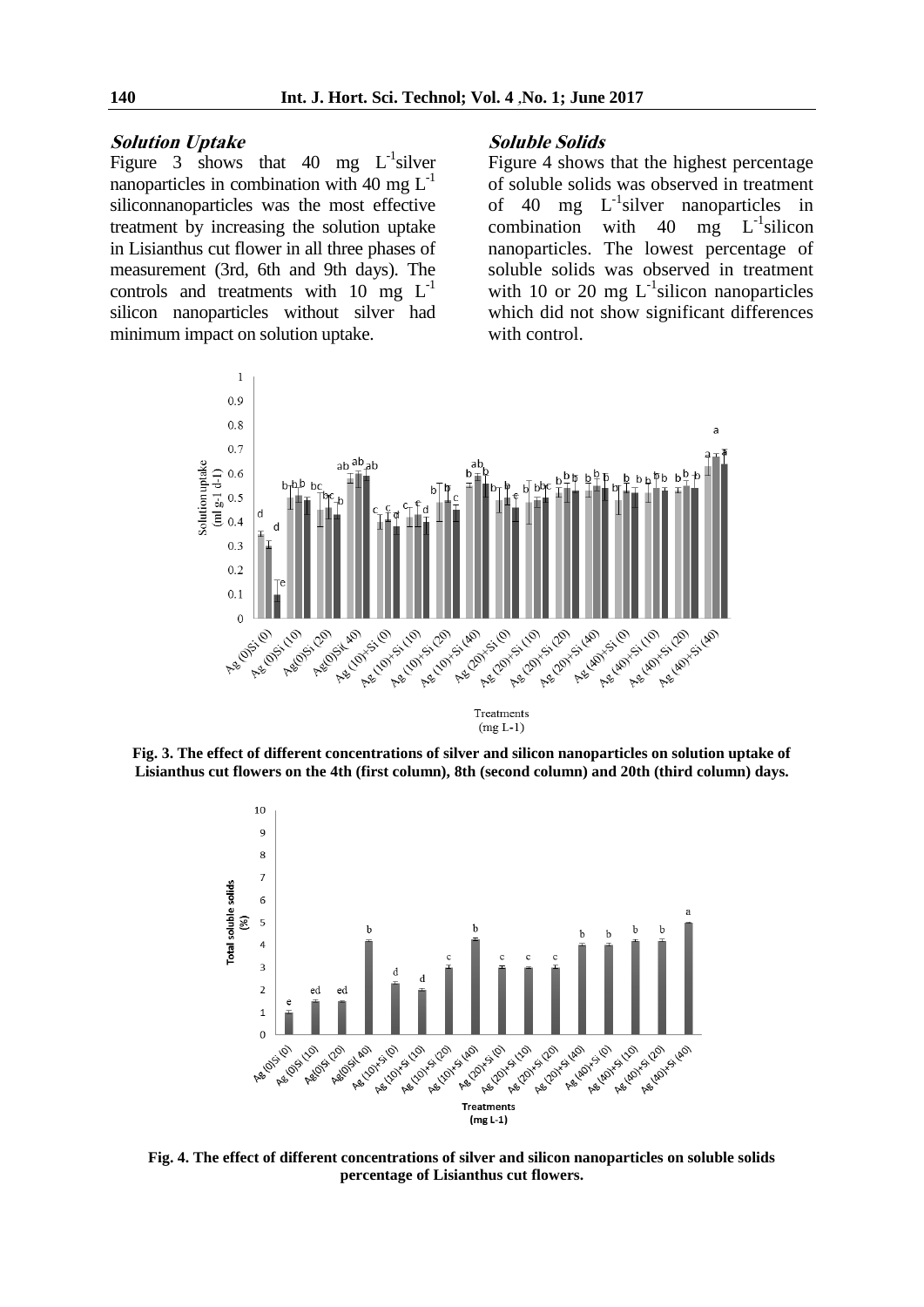#### **Chlorophyll**

Figure 5 shows that all nanoparticles treatments significantly maintained the chlorophyll content of leaves in comparison with the control. The most effective treatments were 40 mg  $L^{-1}$ silver in combination with 40 mg  $L^{-1}$ silicon nanoparticles and 40 mg L<sup>1</sup> sole silicon nanoparticles or in combination with 10 or  $20 \text{ mg}$  L<sup>-1</sup>silver nanoparticles, which represented significant differences with the

control. The lowest chlorophyll content was observed in controls.

#### **Ethylene content**

Figure 6 shows that all nanoparticles treatments except for 0 and 10 mg  $L^{-1}$  silver in combination with s 0 and 10 mg  $L^{-1}$  silicon decreased ethylen content significantly when compared to control plants. The lowest ethylene content was observed in 40 mg  $L^{-1}$ silver in combination with 40 and 20 mg  $L^{-1}$ silicon nanoparticles.



**Fig. 5.The effect of different concentrations of silver and silicon nanoparticles on leaf chlorophyll content of Lisianthus cut flowers.**



**Fig. 6.The effect of different concentrations of silver and silicon nanoparticles on ethylen content of Lisianthus cut flowers.**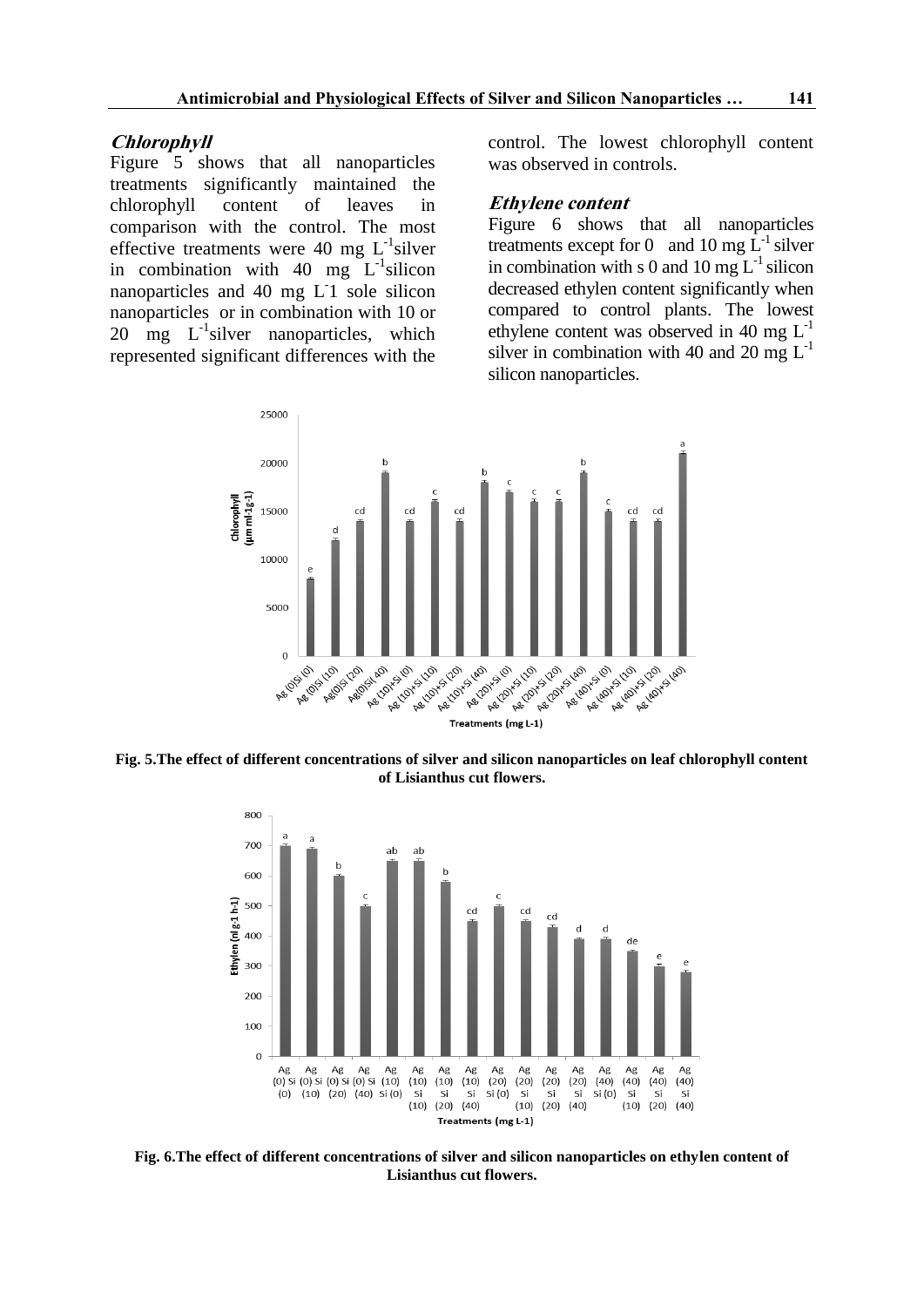### **Discussion**

Cut flower breeding is an emerging approach in the industry of modern agriculture however, it is markedly restricted by several defective consequences such as postharvest storage and marketing though a minor damage in postharvest processing may cause severe losses in stake holders. Therefore integrated management approach which protects plants during postharvest stage is unadaptable. Wide ranges of research have been conducted on postharvest physiology of cut flowers in order to increase the vase life and to reduce the wastage of products. Food sources such as carbohydrates are very important for covering the energy needs of the plant. The main source of plant nutrition is removed when flowers are separated from their mother plants. During nutritional limitation, the lack of carbohydrates will limit the vase life. Notably with inappropriate environmental conditions, this process will be accelerated (Monteiro et al., 2002). Moreover, the microbial infection will enhance the destruction of flowers after cutting which increase deposition of the material in the vessels, leads to their closure and lack of water transport and consequently the emergence of the water shortage sings in the plant. Hence, supplying energy and maintaining the plant capability to uptake water are main factors extending the postharvest life in cut flowers (Silva, 2003).

In this experiment, the simultaneous application of silver and silicon nanoparticles  $(40 \text{ mg } L^1)$  increased the vase life of flowers up to 12 days when compared to control flowers. In all treatments with 40 mg  $L^{-1}$ of silver or silica, microorganisms were not found in preservative solution. Nanosilver is a microbicide that destroys the pathogenic microbes by invading their cell wall and hence, reduces the bacterial population and prevents vascular obstruction. Silver is also an ethylene biosynthesis inhibitor and when used in preservative solution, reduces the negative effects of ethylene such as aging

and wilting of cut flowers (Serek and Reid, 1993). Similar results have been reported about the positive effects of nanoparticles, particularly silver nanoparticles, for increasing the vase life of cut rose and gerbera (Ohkawa et al., 1999; Liu et al., 2009a; 2009b; Hatami et al., 2013).

Moreover, silicon nanoparticle is a powerful antimicrobial substance that inhibits the growth of microorganisms in preservative solution and due to increasing the activity of antioxidant enzymes can reduce free radicals produced under stress condition. The results of the present study are consistent with Kazemi et al*.* (2012) indicated that silicon usage in combination with malic acid and salicylic acid compounds increased the postharvest life of Lisianthus. Therefore, it may be concluded that silicon nanoparticles are proper alternatives to silver-containing compounds for keeping the vase life. Furthermore the results show that silver and silicon nanoparticles were highly effective in combined form rather than sole application. However, other anti-ethylene substances such as salicylic acid or polyamines can be alternatively used instead of silver.

It is worth noting that anti-ethylene property of silver is effective on increasing vase life of cut flowers. Reduced activity of ACC oxidase enzyme after application of silver has been proved in many experiments (Liao et al., 2000; Liu et al., 2009a; Alimoradiet al*.*, 2013; Hatami et al., 2013). Our findings revealed that the application of silver nanoparticle especially  $20$  and  $40 \text{ mg } L^{-1}$  decreased the ethylene content, however ethylene level considerably reduced by application of 40 mg L-1 of silicon nanoparticle. Delayed senescence and increased resistance of flowers caused by application of these nano particles could be attributed to the ethylene reduction in cut flowers. Moreover, silver and silicon nanoparticle are also powerful antimicrobial substance with capacity to prevent the microbial growth and reduce ethylene biosynthesis.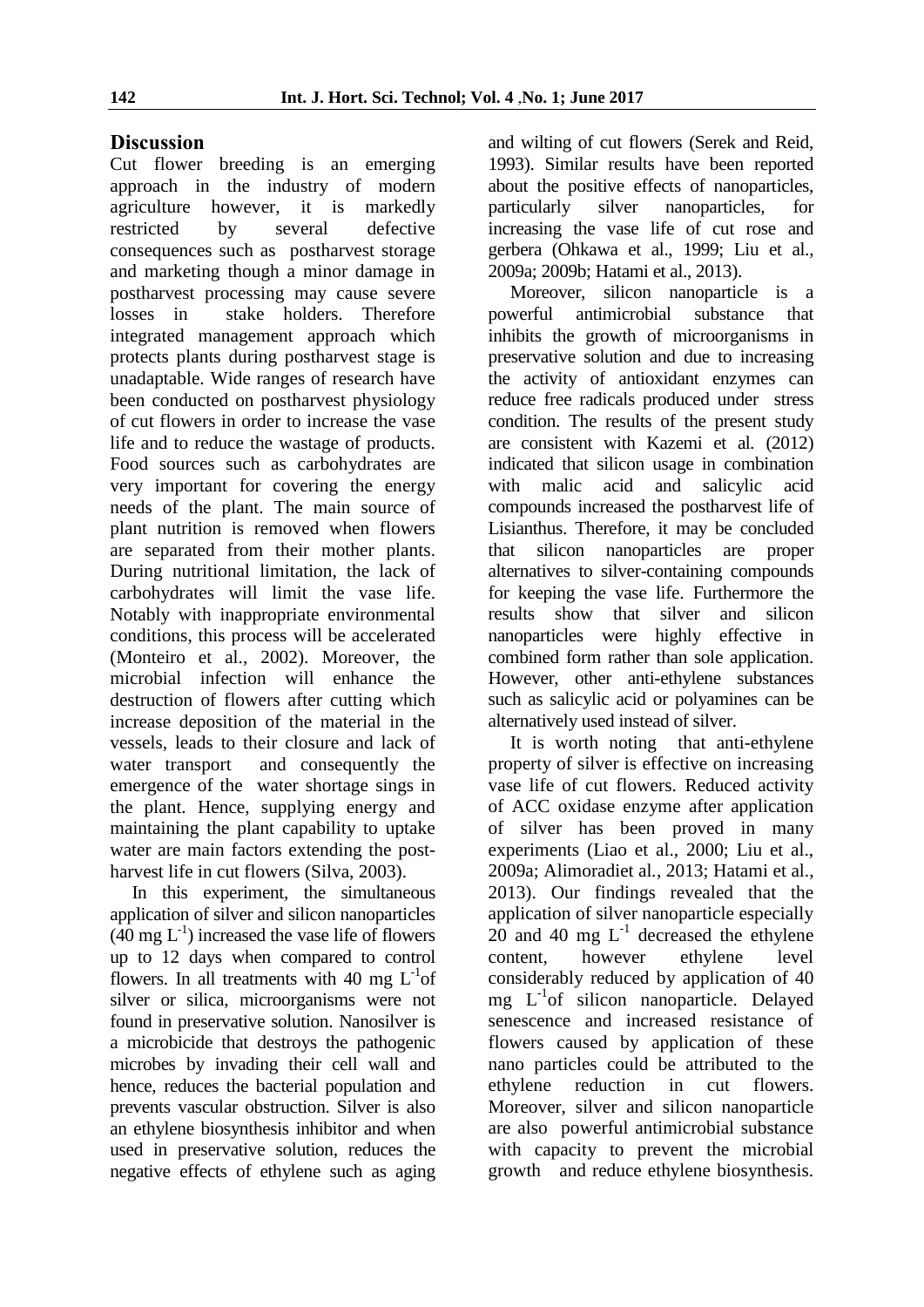Therefore by reduction of ethylene level, flowers will stay for longer time.

Fresh weight loss of cut flowers is one of the initial stages of aging. An increase in the membrane permeability in the aging process increases the water loss of petals. Therefore, maintaining the water of flowers by different treatments plays vital role in the inhibition of aging. By increasing the age of cut flowers, the ability to absorb soluble diminishes and finally encounters with a decrease in cell turgor. Thus, measuring the fresh weight of flowers during post-harvest period is another important index to assess the durability of flowers (Farrahi et al., 2012). Nanosilver is a microbicide component that prevents microbe's attack to the cell wall and hence, reduces the number of bacteria that cause vascular obstruction which ultimately increases the water absorption (Singh et al., 2008).

Moreover, the decrease in transpiration is one of the important roles of silicon in plants (Cook and Leishman, 2011) which possibly cause an increase in relative fresh weight of cut flowers in treatments containing nano silicon, especially at a concentration of 40 mg  $L^{-1}$ .

Silver and silicon nanoparticles (40 mg  $L^{-1}$ ) resulted in a significant increase in leaf chlorophyll content. It is known that ethylene causes chlorophyll degradation and that silver nanoparticles have anti-ethylene property. Silicon nanoparticles reduce the chlorophyll degradation by reducing free radicals (Gunes et al., 2007) and also can have a role in increasing the chlorophyll and dissolved solids content through increased photosynthesis in plants (Liang et al., 2003).

### **Conclusion**

According to the results, it was determined that silicon in combination with silver was more effective on the extension of vase life of Lisianthusas compared to their individual application. Silicon and silver nanoparticle both inhibited microbial growth till the 15th day of storage. Moreover, the increased vase

life of Lisianthus could be attributed to the antimicrobial property of silicon and antiethylene property of silver. Other compounds with inhibitory effects on ethylene biosynthesis like polyamines and salicylic acid can be used instead of silver. Given that these compounds are effective in very low concentrations and the flower vase life can be enhanced up to12 days. Beside their application is economical and affordable. Therefore, silver and silicon nanoparticles are recommended at concentration of 40 mg  $L^{-1}$  to enhance the vase life of Lisianthus cut flowers.

### **References**

- 1. Alimoradi M, Jafararpour M, Golparvar A. 2013. Improving the keeping quality and vase life of cut Alstroemeria flowers by post-harvest nano silver treatments. International Journal of Agriculture and Crop Sciences  $6(11)$ , 632-635.
- 2. Bhattacharjee S.K. 2005. Postharvest technology of flowers and ornamental plants. Pointer Publishers, Jaipur,Rajastan. 220.
- 3. Chamani A, Khalighi A, Mostofi Y, Kafi Y. 2006. The effects of T diazinon 1 methylcyclopropane, nitric acid, thiosulfate silver and ethylene on physicochemical traits of cut rose. PhD thesis, Horticulture department, College of Agriculture and Natural Resources, University of Tehran, Tehran, Iran.
- 4. Cooke J, Leishman M.R. 2011. Is plant ecology more siliceous than we realize? Trendsin Plant Sciences 16, 61- 68.
- 5. Epstein E. 1994. The anomaly of silicon in plant biology. Proceeding of the National Academy of Science. United States of America 91, ll-17.
- 6. Farrahi M, Khalighi A, Kholdbarin B, MashhadiAkbarboojar M, Eshghi S, Kavoosi B, Aboutalebi A. 2012. Morphological responses and vase life of *Rosa hybrid* cv. 'Dolcvita' to polyamines spray in hydroponic system. Annals of Biological Research 3(10), 4854-4859
- 7. Gunes A, Inal A, Bagci E.G, Coban S. 2007. Silicon mediated changes on some physiological and enzymatic parameters symptomatic of oxidative stress in barley grown in sodic-B toxic soil. Journal of Plant Physiology 164, 807-811.
- 8. Hatami M, Hatamzadeh A, Ghasemnezhad M, Ghorbanpour M. 2013. The comparison of antimicrobial effects of silver nanoparticles (SNP) and silver nitrate (AgNO3) to extend the